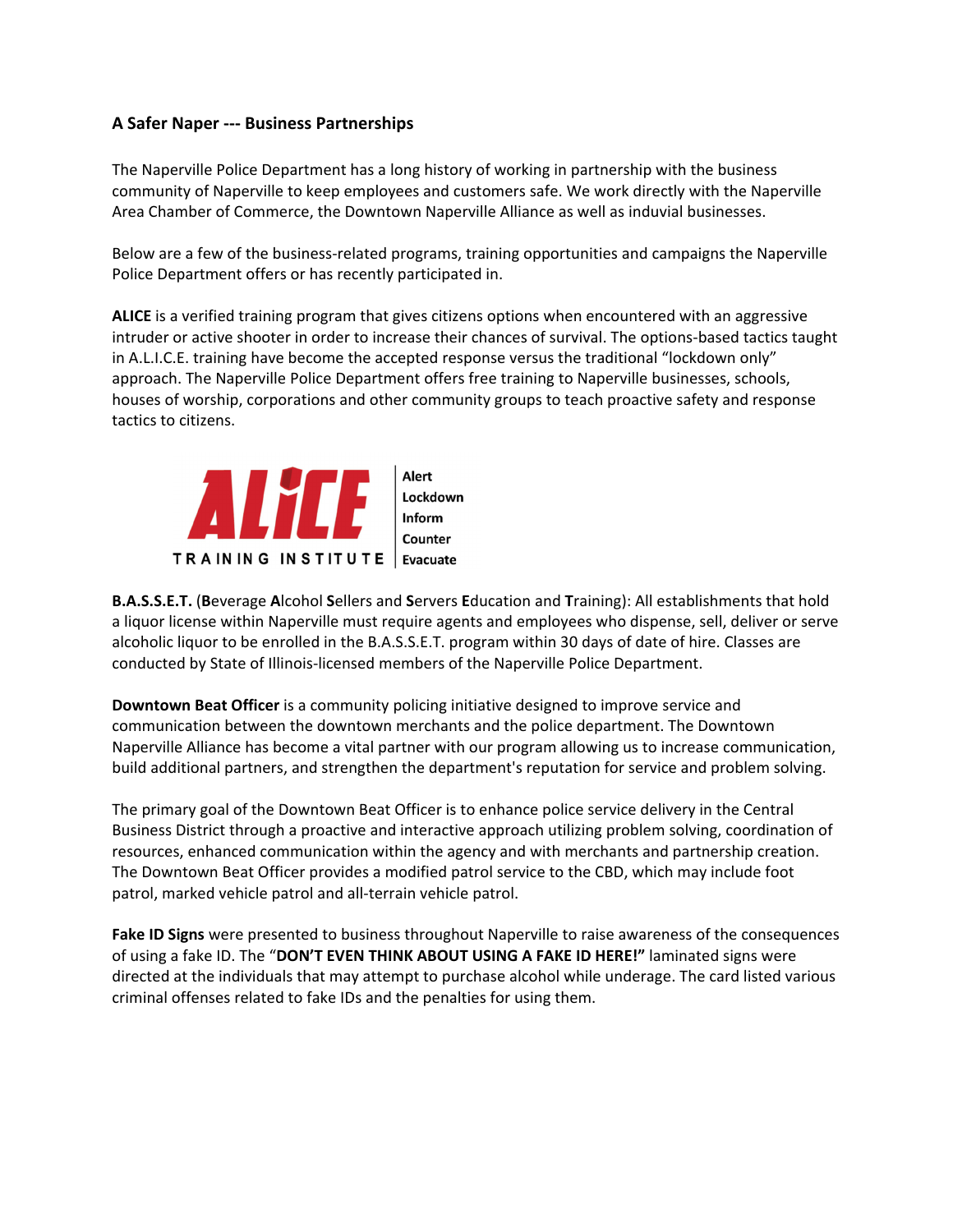

**Gift Card Scams Signs** were delivered to business in Naperville to help deter people from buying gift cards and prepaid cards to pay off a potential scammer. The Naperville Police Department saw a need for these WARNING signs because of an increase number of cases involving criminals having people purchase gift cards and prepaid cards as forms of payments for utilities, taxes, computer problems, medical expenses or bail.

As a reminder, no government agency or utilities will ever call you and tell you that you must pay using a gift card or prepaid card.



**Real Estate Agents** help bring new families to Naperville. The Naperville Police Community Services Unit offered to Naperville Realtors a two‐tiered educational program. The first part informed them of some of the numerous programs that Naperville Police Department offers to our residence and business. The second offered safety tips for the agent to keep them safe while in their offices as well as during travel to and from and while showing properties.

**Package Theft Prevention for Delivery Service Drivers**. Safety talks were conducted for delivery service drivers educating them in how to help prevent and deter package thefts as well as keeping them safe while making deliveries. The placement of delivered packages could help prevent them from being seen by "porch pirates" who are looking for packages to steal. Drivers were also instructed to know their routes and be aware of their surroundings.